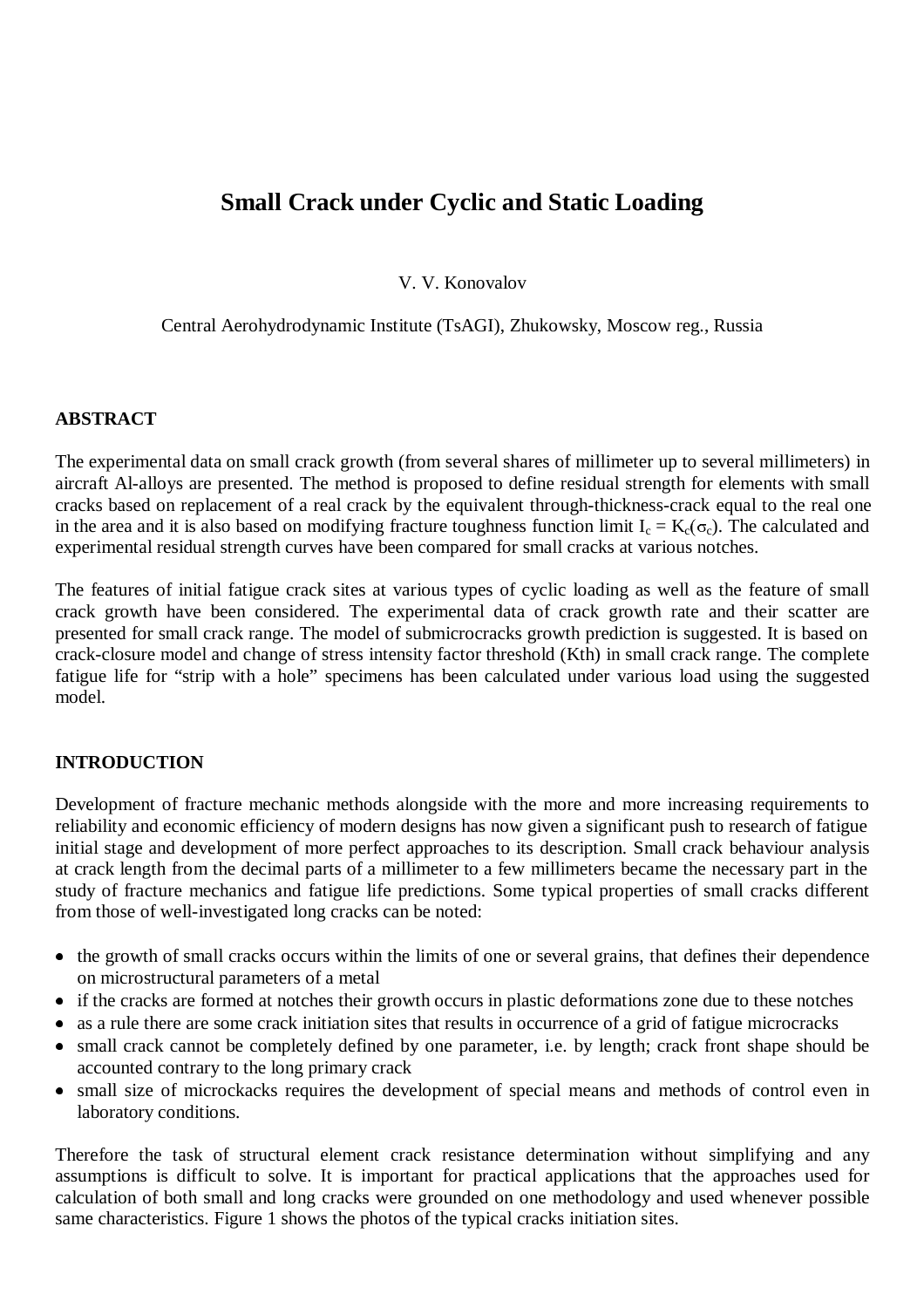

Figure 1: Initial fatigue crack growth. a), b) - multiple crack sites at the notches; c), d) – crack growth under constant (c) and random (d) loading.

A method for determining crack resistance of plain Al-alloy structural elements with small cracks is given here based on stress intensity factors (SIF) and material properties, taken from standard tests. Some aspects of this approach dealing with the small crack under static and cyclic loading are presented earlier by Zverev et al [1, 2]. In addition to the problems discussed here some data dealing with crack model presentation and with  $v - \Delta K$  curve approximation for submicrocracks and complete fatigue life prediction by small crack model are considered.

#### **STATIC LOADING**

Small crack shape analysis based on test results of Al-alloy specimens with different geometric stress concentrators ( $K_t = 1-6$ ) shows that the crack shape with stress concentrator at  $K_t < 2.5$  is nearly angular covering a quarter of a circle. It should be noted that one or two cracks usually initiate near notches. The number of fatigue crack initiation sites increases at  $K_t$  increase and finally these cracks can be considered a through-thickness crack at large enough  $K_t$  ( $K_t > 5$ ) (see Figure 1). Similar changes take place at the transition from regular to random loading.

To unify the description of small crack sizes at crack resistance analysis it is proposed to simulate the actual crack (or cracks) as a through-thickness one equal to the actual crack in area [1] (see Figure 2). The adequacy and assumptions of the proposed approach is considered using the analysis of criteria relation for the body with a crack of arbitrary configuration written down in energetic form [3]:

$$
d(U+H-W)/da = 0, \qquad (1)
$$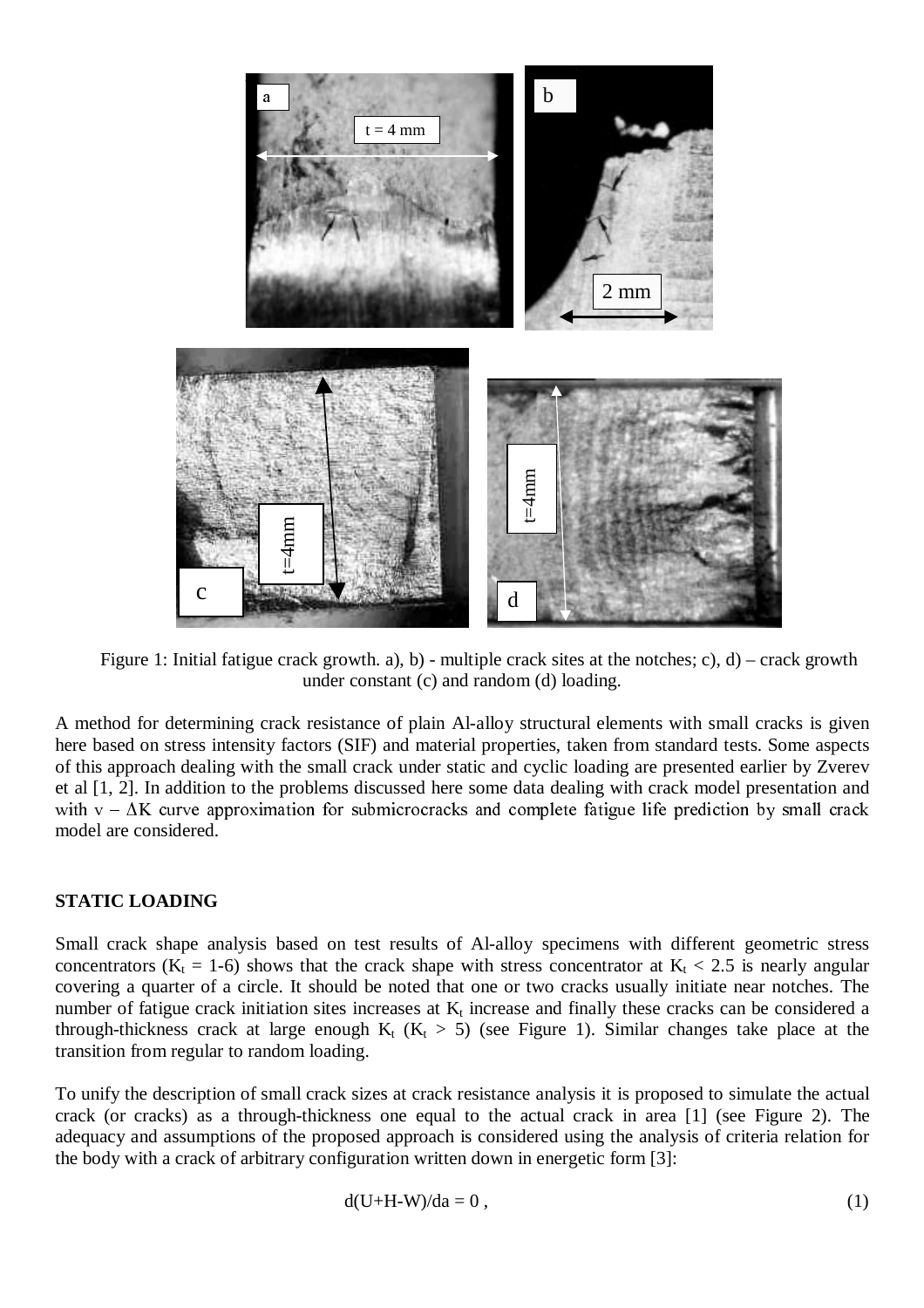where U, H, W are, respectively, the body strain energy, the of work external forces and the energy of crack surface forming.



Figure 2: Simulated presentation of small cracks.

Dividing the body with a crack into single thickness layers (see Figure 2) and accounting for the following relationships from Broek [4]

$$
d(U^* + H^*)/da = (\pi \cdot \sigma^2{}_c \cdot h \cdot f_c)/E \text{ } \text{ } \text{ } u \text{ } dW^* / da = \gamma \text{ } ,
$$

where U<sup>\*</sup>, H<sup>\*</sup>, W<sup>\*</sup> are the respective energies per thickness unit;  $\gamma$  is specific density of fracture surface formation energy ( $\gamma = K^2 e/E$  in the case of the combined plain stress state); h is a crack front point coordinate;  $f_c$  is the function including the layer interrelation,  $\sigma_c$  is failure stress.

The criteria relation (1) can be written as

$$
(\pi \sigma^2 e/E) \int_0^t (h \cdot f_c) dt - \gamma \int_0^t dt = 0
$$
 (2)

Assuming that single layers affect each other insignificantly due to extensive plastic area near the crack front the function  $f_c$  is considered constant in terms of the specimen thickness and equal to 1. Equation (2) can now have a form of

$$
(\pi \sigma^2 e^2 E) \cdot \sum F_i / t - \gamma = 0,
$$
\n(3)

where  $\Sigma$ F<sub>i</sub> is cumulative crack area.

Equation (3) is similar to the criteria relation for the body with a through-thickness-crack of length  $a_{eq}$ outlined from equation (l) [4]

$$
(\pi \cdot \sigma^2 \circ /E) \cdot a_{eq} - \gamma = 0
$$

The multiplier  $\sum F_i / t$  in the left-hand part of relation (3) may be considered as the through-thickness-crack reduced length aeq. The test results confirming the opportunity of crack area usage as damage measure are presented in Figure3.

Each point here coincides with two specimens carrying the same failure load, but having different crack shapes. The crack shape after the crack growth before the failure moment is also shown in this figure (white zone), that is at different initial crack shapes the cracks have similar shapes after the growth before the failure and propagate through the whole specimen thickness.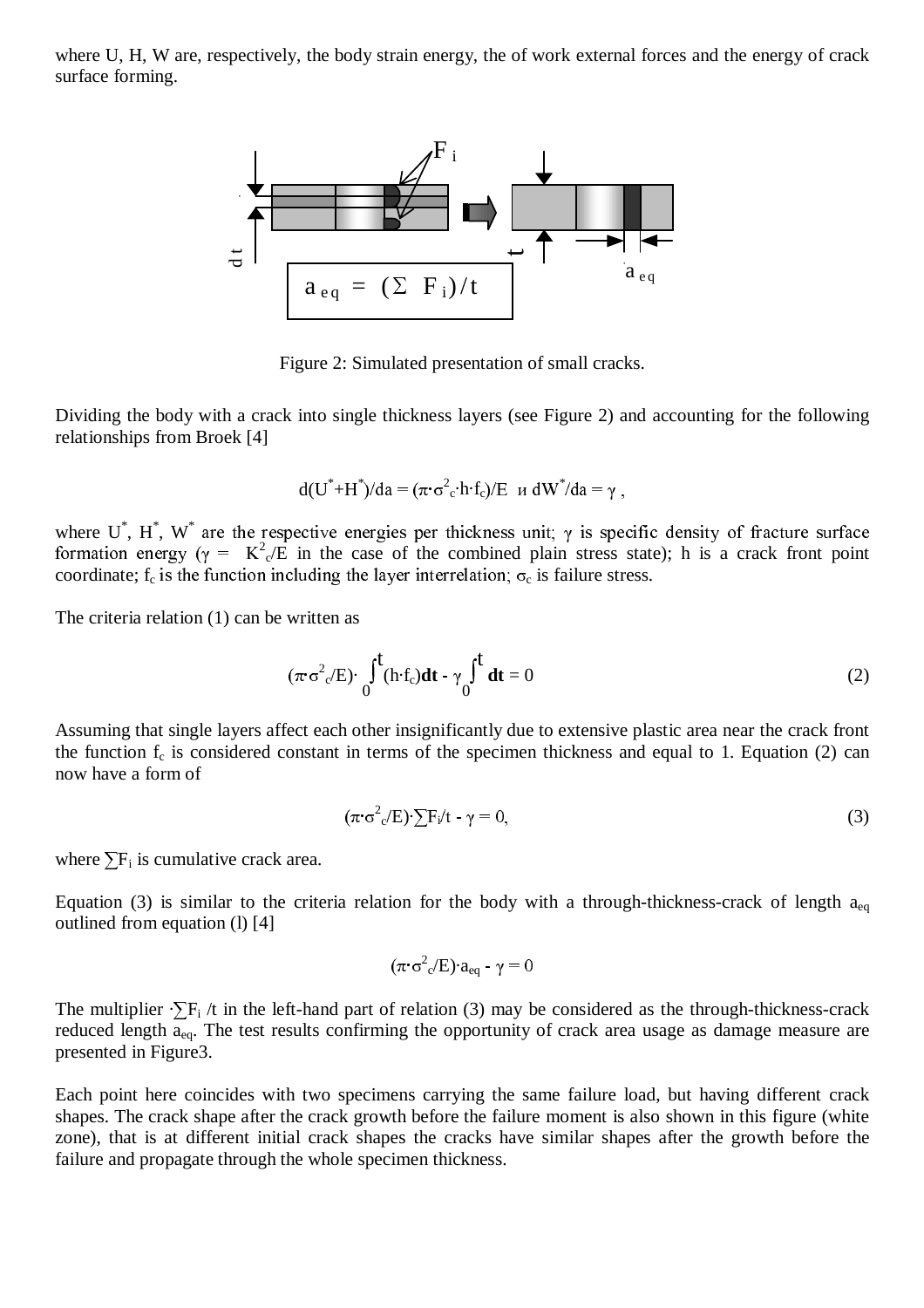

Figure3: Area relation of through-thickness and corner cracks at the near  $\sigma_c$  values

To describe the critical failure curve at small cracks the function of crack resistance limit  $I_c$  introduced by Morozov [5] should be used:  $I_c = K_c(\sigma_c)$ , that according to Zverev at all [1] be written as

$$
I_c = K_c \left(1-(\sigma_c/(Y \cdot \sigma_b)^2)^{0.5}\right)
$$

where I<sub>c</sub> is a fracture toughness function limit (limit values K<sub>c</sub> complex);  $Y = [1-(1-\sigma_b/\sigma_o^c)/(1+1/\rho)^2]^{-1}$  is the correction for the presence of stress concentrator,  $\sigma_b$  is ultimate strength,  $\sigma_o^c$  is failure stress of element without a crack;  $\rho$  is radius at the stress concentrator tip;  $K_c$  is critical value of stress intensity factor at common specimen test with large cracks and  $2a/B = 1/3$ ; B is specimen width.

The design critical failure curves for various types of notches are shown in Figure 4.



Figure 4: Experimental (points) and calculated (lines) failure stress for specimens with notches. (t is thickness of specimens,  $F_{cr}$  – cracks area.

While calculating failure strength curves all necessary parameters were taken from standard fracture toughness tests.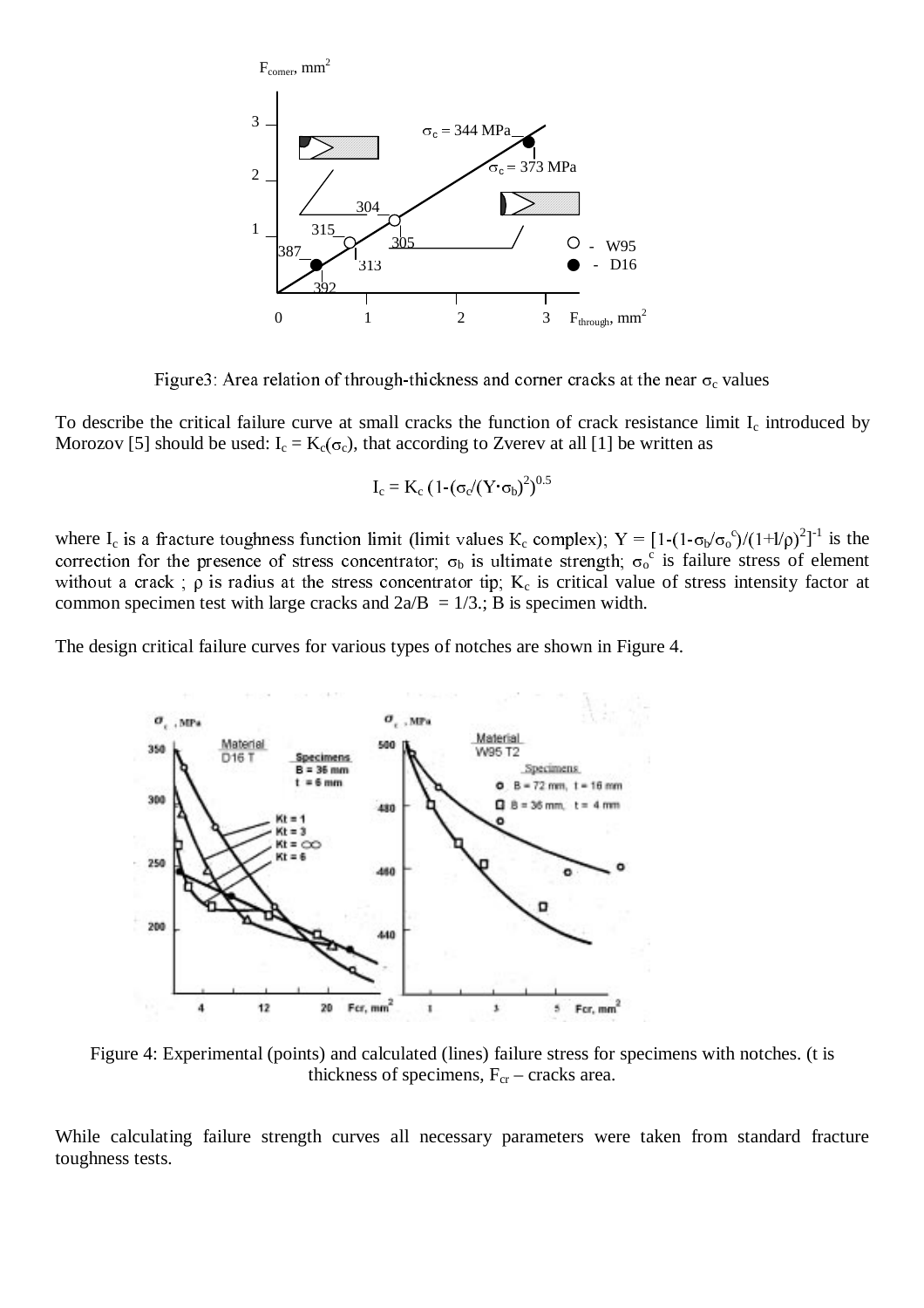#### **CYCLE LOADING**

The simulation of small crack shapes in through thickness ones was carried out for the description of their growth rate. The v -  $\Delta K$  curve for small cracks at the hole is shown in Figure 5 [2]. The experimental data of small crack growth were obtained by eddy current facility [2].



Figure 5: Long and small crack growth rates.

The method of crack length record during the cyclic loading (from  $F_{cr}$  =0.05 mm<sup>2</sup>) is described by Zverev et al.[2]. The comparison of crack growth rates for small and long cracks shows that  $v - \Delta K$  curve for small cracks is considered as linear continuation of the middle part in the relationship  $v - \Delta K$  for long cracks. This gives an opportunity to use the results of standard tests for the evaluation of small crack growth rate at  $F_{cr}$  $=0.05$  mm<sup>2</sup>.

The use of a tool means at small cracks growth tests [2] has enabled to receive the statistical characteristics of their growth rate [6]. Table 1 presents the scatter of small crack growth rates and parameters of Paris equation (m and C) for small cracks in four Al-alloys.

| Material                     | $1_{\text{spec}}$ , MM $ c \cdot 10^{-9} $ |        | m    | $c \cdot 10^{-7}$ | m    | $\Delta K = 5$<br>$S_{\text{lgv}}$ at MPa•m <sup>1/2</sup> |
|------------------------------|--------------------------------------------|--------|------|-------------------|------|------------------------------------------------------------|
|                              |                                            | corner |      | through           |      |                                                            |
| $AK4-1 T1$ (plate)           | 4                                          | 3.1    | 4.37 | 2.2               | 2.49 | 0.08                                                       |
| W95 T2 (plate)               | 4                                          | 4.9    | 4.02 | 3.5               | 2.32 | 0.03                                                       |
| 1973 T2 (plate)              | 4                                          | 2.4    | 4.25 | 2.5               | 2.41 | 0.04                                                       |
| D <sub>16</sub> T(extrusion) |                                            | 13.7   | 3.58 | 5.3               | 2.13 | 0.06                                                       |
| 1163 T (sheet)               | 2                                          | 1.3    | 4.41 | 1.6               | 2.51 | 0.05                                                       |
| W93 T2(forging)              | $\overline{4}$                             | 2.5    | 4.35 | 2.8               | 2.47 | 0.07                                                       |

TABLE 1 Parameters of crack growth rate (C and m in Paris equation,  $t_{\rm spec}$  – specimen thickness).

However the life prediction of small crack growth for smaller  $\Delta K$  using equivalent areas model has not demonstrated enough steady results. It is necessary to use in this area more complex representations about behaviour of small crack. The approach allowing to present the known assumptions as a model of submicrocracks growth and finally to predict complete fatigue life by through fracture mechanics is suggested below.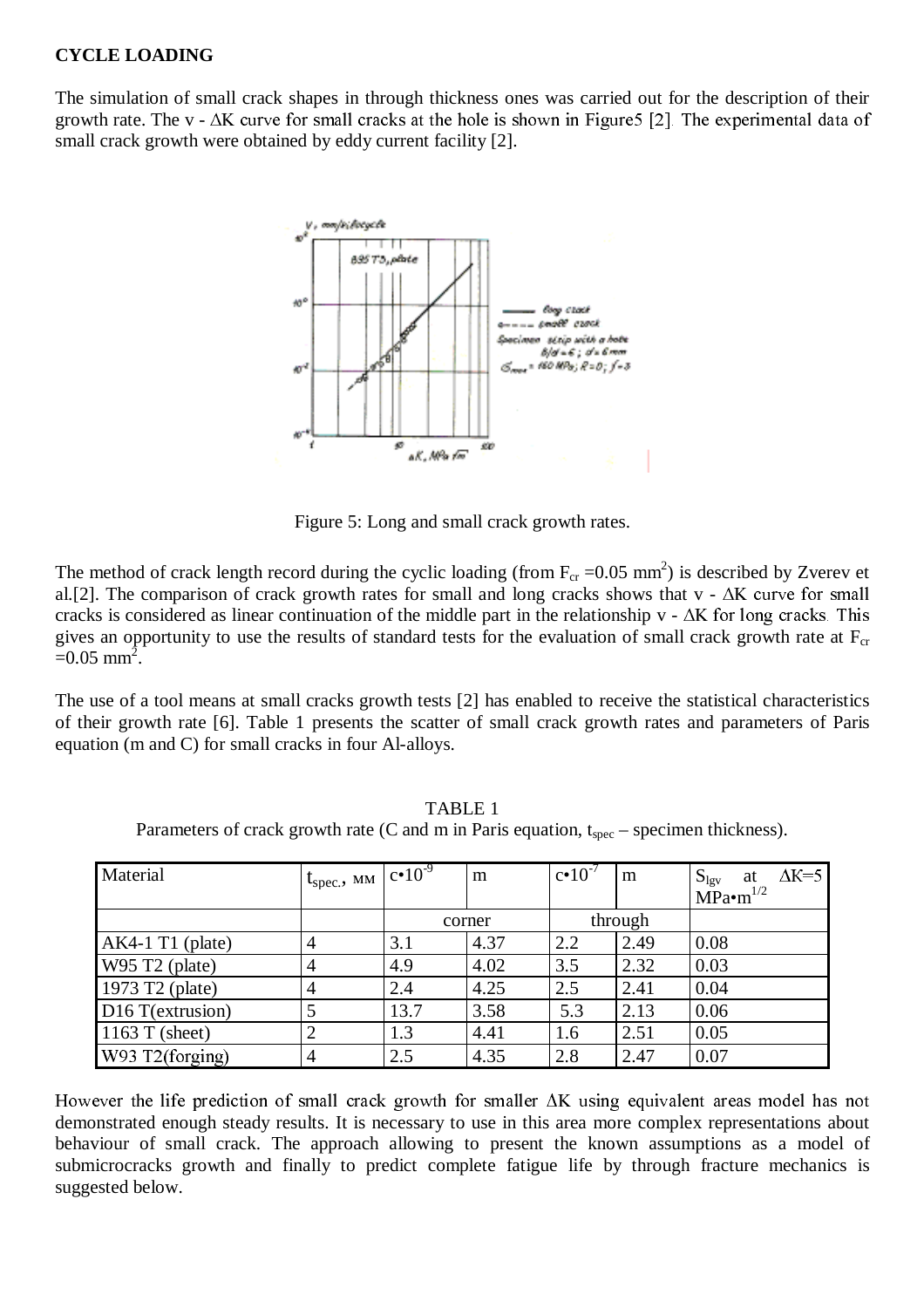The basis of suggested model is crack-closure model develop by Newman [7]. According to this model the real scope of SIF in a cycle of loading is replaced by the effective one.

$$
\Delta K_{\rm ef} = (K_{\rm max} - K_{\rm cl}) \qquad \text{at} \qquad K_{\rm min} < K_{\rm cl} \tag{4}
$$

where  $K_{\text{max}}$ , and  $K_{\text{min}}$  - maximal and minimal values of SIF in a loading cycle respectively;  $K_{\text{cl}}$  – SIF of crack opening start.

The expression for calculating  $K_{cf}$  and  $K_{ci}$  depending on asymmetry R, stress strain type and load level for the large cracks is given in [8]. For small cracks the dependence of  $K_{cl}$  or crack opening stress  $(S_{cl})$  from the length of a corner small crack is corrected by data from [9]. The form of correction is illustrated by an example of the data for  $7075$ -T6 material in Figure 6.



Figure 6: Crack-opening stresses for constant amplitude loading as a function of corner crack lengths [9].  $(a<sub>0</sub>$  and  $b<sub>0</sub>$  are initial sizes for elliptic crack shape)

Besides the suggested model takes into account the feature of  $K<sub>th</sub>$  reduction at the decrease in small crack length [2, 10]. The dependence of  $K_{th}$  from small crack length is illustrated in Figure 7.



Fig. 7 Dependence of  $K_{th}$  on small crack length a.

Here the limits of SIF  $K_{th}$  change for small cracks are the following. The minimal value of  $K_{th}$  will be determined as

$$
K_{th}^{(min)} = Se \bullet K_q(a_0),
$$

where  $K_q(a_0)$  is SIF at unit load for a crack length  $a_0$ ;  $a_0$  is initial crack length.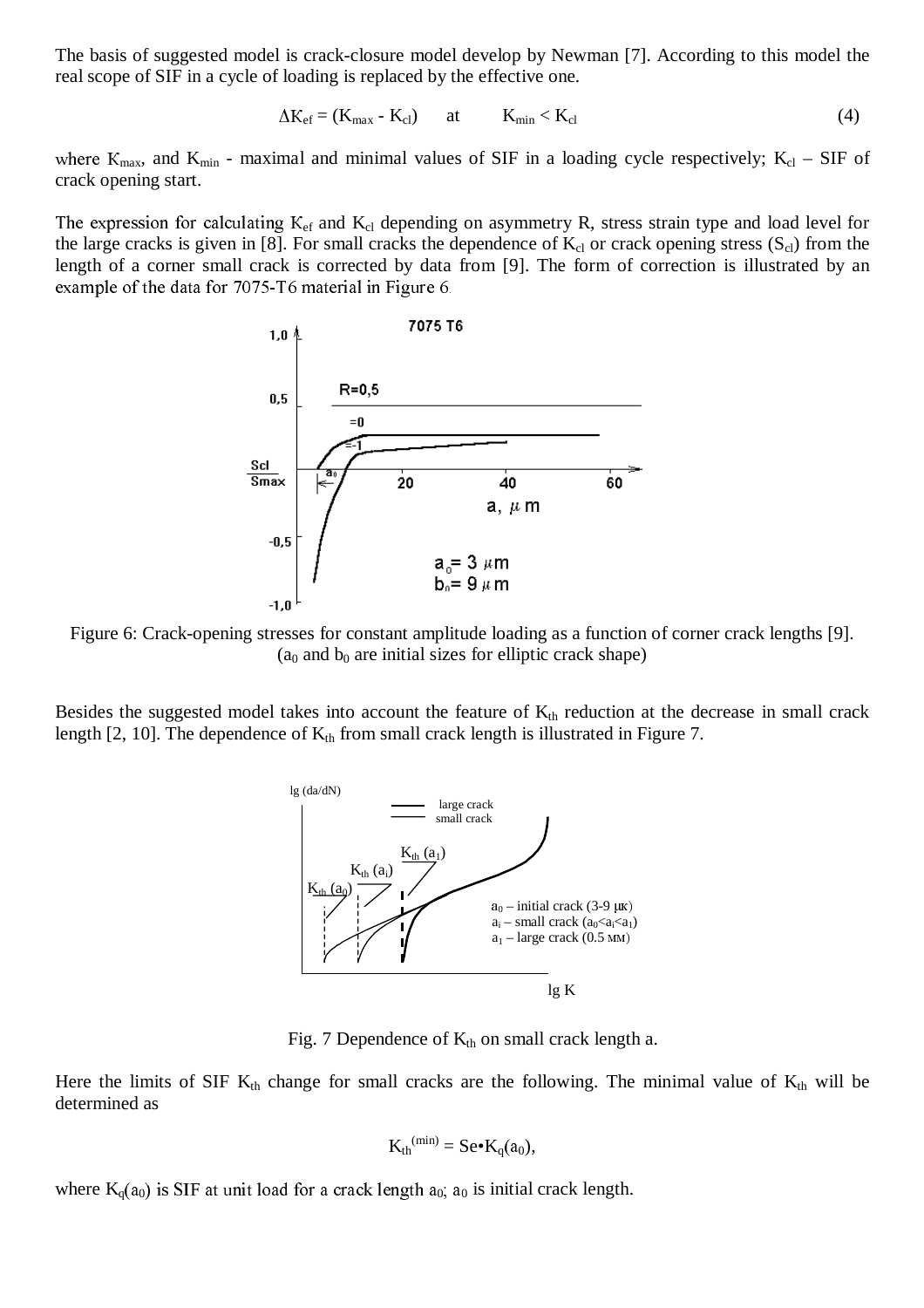The maximal value of  $K_{th}^{(max)}$  is equal to  $K_{th}$  at standard tests with a crack length a> 0.5 mm.

Thus the basis of the suggested model for submicrocrack growth rate includes the following positions:

- $\bullet$ v- $\Delta K$  curve for small cracks is defined from v- $\Delta K$  standard test data in view of  $K_{th}$  change depending on crack length. For example according to Collipriest equation:  $C^{\bullet}(\lg(K_{\text{th}}(a))/\lg(K_c/K_{\text{ef}}))^m$ , where m and C – parameters,  $K_{th}$  (a) is function of  $K_{th}$  related to a.
- $\bullet$  $K<sub>th</sub>$  varies for small cracks with changing crack length from 0.5 mm till  $a<sub>0</sub>$  (see Figure 7)

 $\overline{a}$ The  $K_{\text{ef}}$  value is determined by equation (4) and by  $K_{\text{cl}}$  dependence from crack length (see Figure 6).

The presented algorithm is realized in a special program SCG. Some examples of complete fatigue life using SCG program are given below.

Figure 8 shows the calculations and experimental data on fatigue life for the "strip with a hole" specimens. The initial data for the calculations are taken from [7]



Figure 8:  $S - N$  curves for 2024 T3 calculated using small crack model and experimental data. ( $R = 0$ ) "Strip with a hole" specimens: thickness is 2.3 mm, width is 25.4 mm, hole diameter is 3.2 mm..

The initial corner crack length was assumed equel to 6  $\mu$ m [7]. Other parameters of suggested model (calculated by SCG) and v- $\Delta K$  curve are also determined based on [7] data.

The complete fatigue lives of "strip with a hole" specimens - (width  $-36$  mm, thickness - 4 mm and hole diameter – 6 mm) have been also calculated for two materials: D16T sheet and 1163T plate. The results are shown in Figure 9. The initial corner crack length was also assumed equal to 6  $\mu$ m.



Figure 9: Calculated and experimental fatigue lives for the specimens "strip with a hole" at  $R = 0$ .